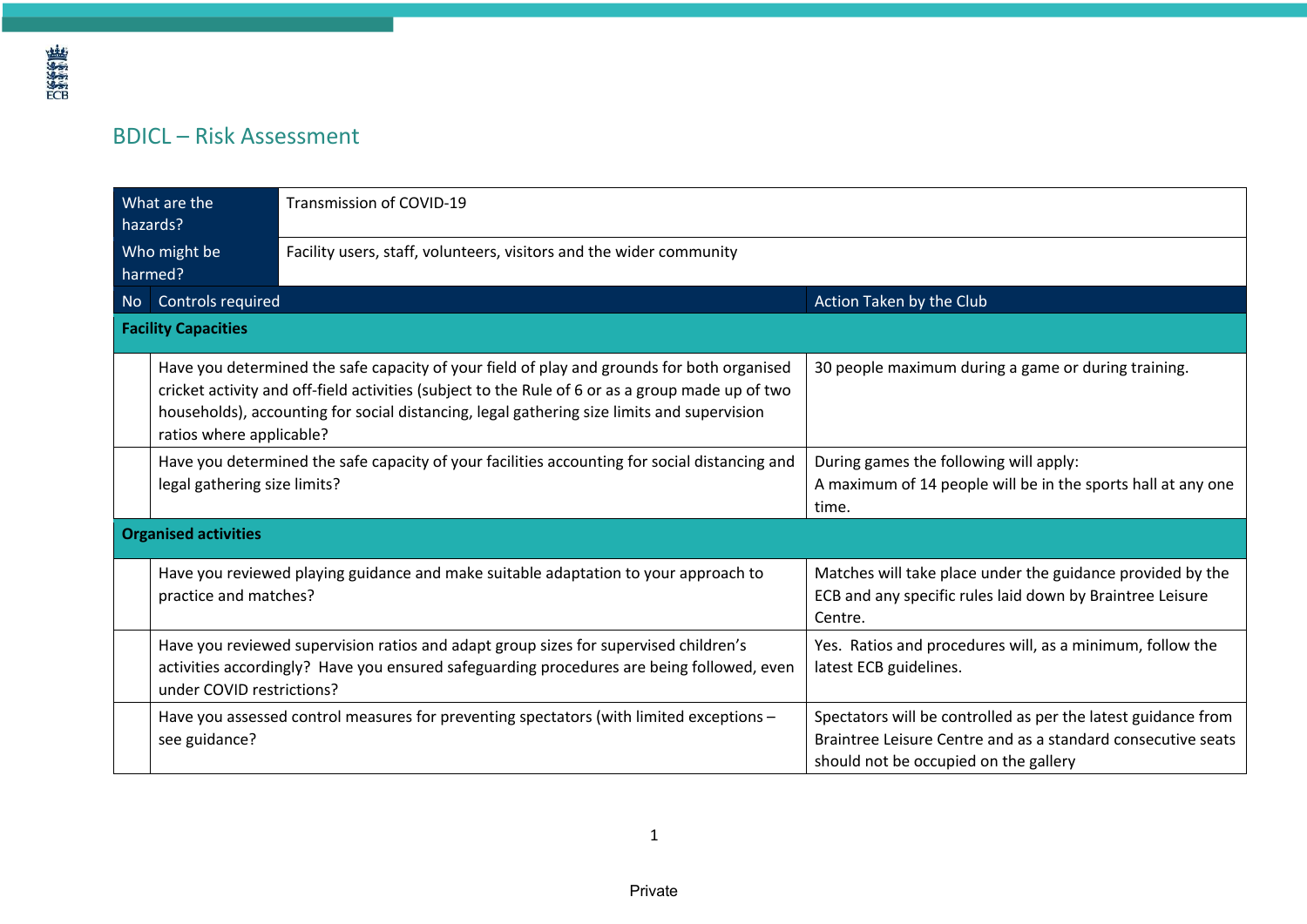## **People Management and Communication**

| Establish what restrictions are in place for your venue location including restrictions on<br>gathering size limits in line with the UK Government Roadmap and ensure your control<br>measures are appropriate.            | Awaiting guidance from Braintree Leisure Centre                                                                                                                                                                     |  |
|----------------------------------------------------------------------------------------------------------------------------------------------------------------------------------------------------------------------------|---------------------------------------------------------------------------------------------------------------------------------------------------------------------------------------------------------------------|--|
| Self-screening of individuals before they arrive at the venue to ensure individuals displaying<br>COVID symptoms or those who should be shielding do not travel or attend.                                                 | Players and officials will be communicated to as appropriate<br>via the League website                                                                                                                              |  |
| Ensure that NHS Test and Trace data collection system is in place and that it is compliant<br>with Information Commissioner's Office guidance.                                                                             | Players will be asked to use the Test and Trace QR code at<br><b>Braintree Leisure Centre</b>                                                                                                                       |  |
| Ensure that your NHS QR Code poster has been produced and displayed for use by visitors.                                                                                                                                   |                                                                                                                                                                                                                     |  |
| An assessment of user numbers, space capacities, venue circulation and layout planning to<br>maintain social distancing.                                                                                                   | 14 people maximum in the hall at 1 time - BLC to provide<br>venue circulation details                                                                                                                               |  |
| A plan for where parents and players will sit whilst watching cricket activities.                                                                                                                                          | Social distanced appropriate seating will be available as<br>appropriate to the Guidelines.                                                                                                                         |  |
| Signage and communication so that all participants and visitors (including spectators) are<br>aware of the control measures in place and how to act appropriately to minimise the risk of<br>transmission of COVID-19.     | As per BLC standard signage                                                                                                                                                                                         |  |
| <b>Buildings</b>                                                                                                                                                                                                           |                                                                                                                                                                                                                     |  |
| Assess the maximum occupancy of your rooms in order to ensure Social Distancing can be<br>maintained, and establish a suitable circulation system / one-way system. Use signage and<br>floor markings to communicate this. | 14 people maximum in the hall at 1 time - Spectators will be<br>controlled as per the latest guidance from Braintree Leisure<br>Centre and as a standard consecutive seats should not be<br>occupied on the gallery |  |
| Assess the arrangement of seating areas to maintain social distancing and minimise the risk<br>of transmission.                                                                                                            | As above                                                                                                                                                                                                            |  |
| <b>Social and Hospitality Areas</b>                                                                                                                                                                                        |                                                                                                                                                                                                                     |  |
| Have you ensured your social and hospitality areas will remain closed?                                                                                                                                                     | N/A                                                                                                                                                                                                                 |  |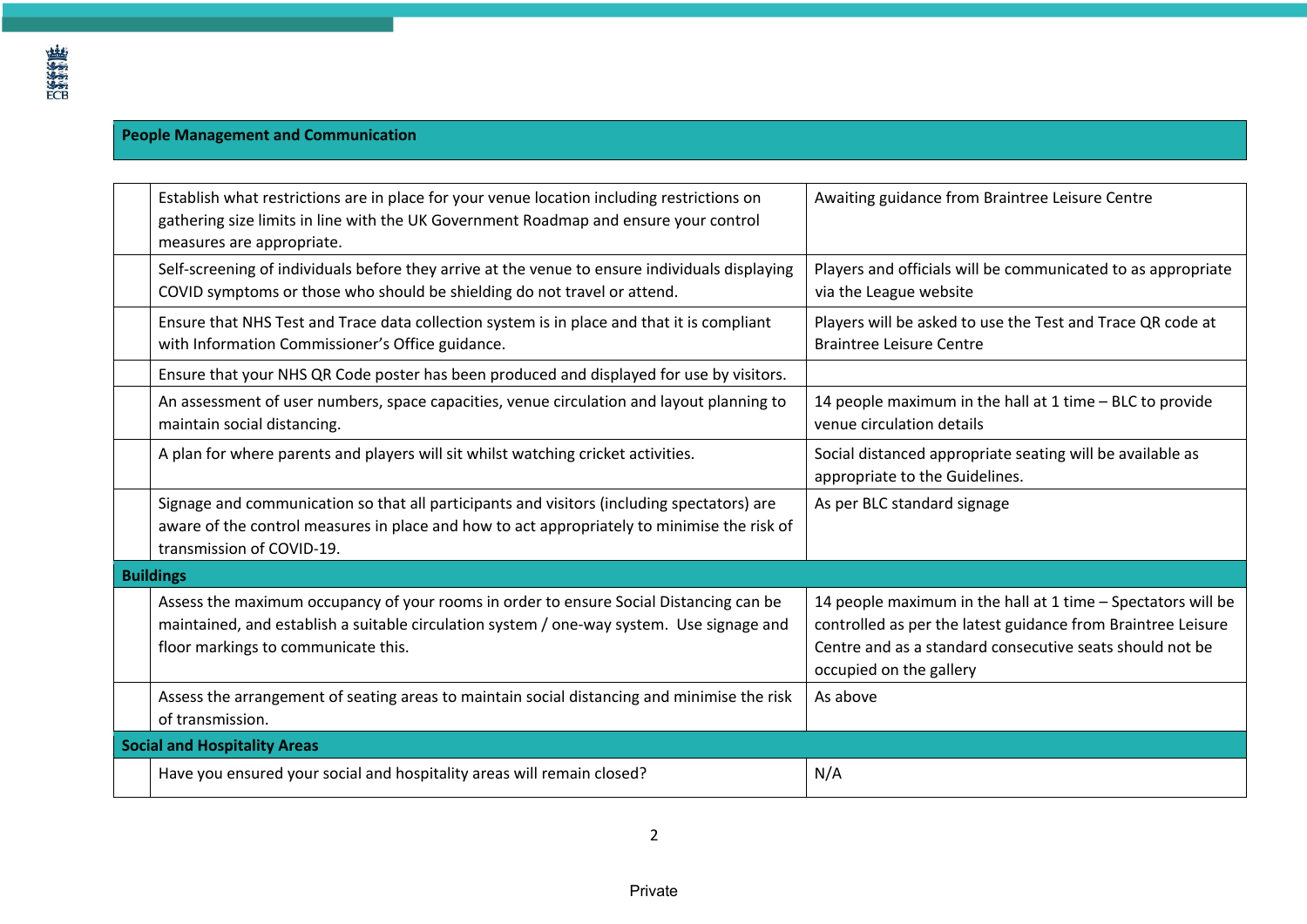| <b>Hygiene and Cleaning</b>                                                                                                                                                                                                      |                                                                                                                                     |                                                                                                                                                                                           |  |  |  |
|----------------------------------------------------------------------------------------------------------------------------------------------------------------------------------------------------------------------------------|-------------------------------------------------------------------------------------------------------------------------------------|-------------------------------------------------------------------------------------------------------------------------------------------------------------------------------------------|--|--|--|
| Develop an appropriate cleaning plan                                                                                                                                                                                             |                                                                                                                                     | As Per BLC Cleaning Schedule                                                                                                                                                              |  |  |  |
| Materials, PPE and training that you have provided to your staff for effective cleaning.                                                                                                                                         |                                                                                                                                     | Will be supplied as appropriate.                                                                                                                                                          |  |  |  |
|                                                                                                                                                                                                                                  |                                                                                                                                     |                                                                                                                                                                                           |  |  |  |
| Provision of hand washing facilities with warm water, soap, disposable towels and bin.                                                                                                                                           |                                                                                                                                     | Will be supplied as appropriate                                                                                                                                                           |  |  |  |
| Provision of suitable hand sanitiser in locations around the facility to maintain frequent<br>hand sanitisation.                                                                                                                 |                                                                                                                                     | 4 new permanent hand sanitisers will be put in place at<br>entrances to the ground and the pavilion. Temporary<br>bottles of hand sanitisers will be available to be used as<br>required. |  |  |  |
|                                                                                                                                                                                                                                  | Provision of suitable wipes and hand sanitiser on the field for Hygiene Breaks.                                                     | Will be supplied as appropriate.                                                                                                                                                          |  |  |  |
| Other venue hazards to be considered after temporary closure such as Legionnaire's Disease, fire, electrical safety etc.<br>What are the<br>hazards?                                                                             |                                                                                                                                     |                                                                                                                                                                                           |  |  |  |
| Who might be<br>Facility users, staff, volunteers and visitors<br>harmed?                                                                                                                                                        |                                                                                                                                     |                                                                                                                                                                                           |  |  |  |
| Controls required                                                                                                                                                                                                                |                                                                                                                                     | Action Taken by the Club                                                                                                                                                                  |  |  |  |
| <b>Preparing Your Buildings</b>                                                                                                                                                                                                  |                                                                                                                                     |                                                                                                                                                                                           |  |  |  |
| Consider the risk of Legionnaire's disease and carry out necessary work to make your water<br>supply safe for users. Refer to the specific guidance in the document above.                                                       |                                                                                                                                     | Standard servicing of water supply carried out as per BLC<br>schedule                                                                                                                     |  |  |  |
| Check that routine maintenance has not been missed and certification is up to date (e.g.<br>Gas safety, Electrical Safety and Portable Appliance Testing, Fire Safety, Lifts and Heating -<br>Ventilation and Air Conditioning). |                                                                                                                                     | As per BLC facilities maintenance schedule                                                                                                                                                |  |  |  |
| What are the<br>hazards?                                                                                                                                                                                                         | Vital first aid equipment is not available when needed. First aiders do not have adequate PPE to carry out first aid when required. |                                                                                                                                                                                           |  |  |  |
| Who might be<br>harmed?                                                                                                                                                                                                          | First aiders, facility users, staff, volunteers and visitors                                                                        |                                                                                                                                                                                           |  |  |  |
| Controls required                                                                                                                                                                                                                |                                                                                                                                     | Action Taken by the Club                                                                                                                                                                  |  |  |  |